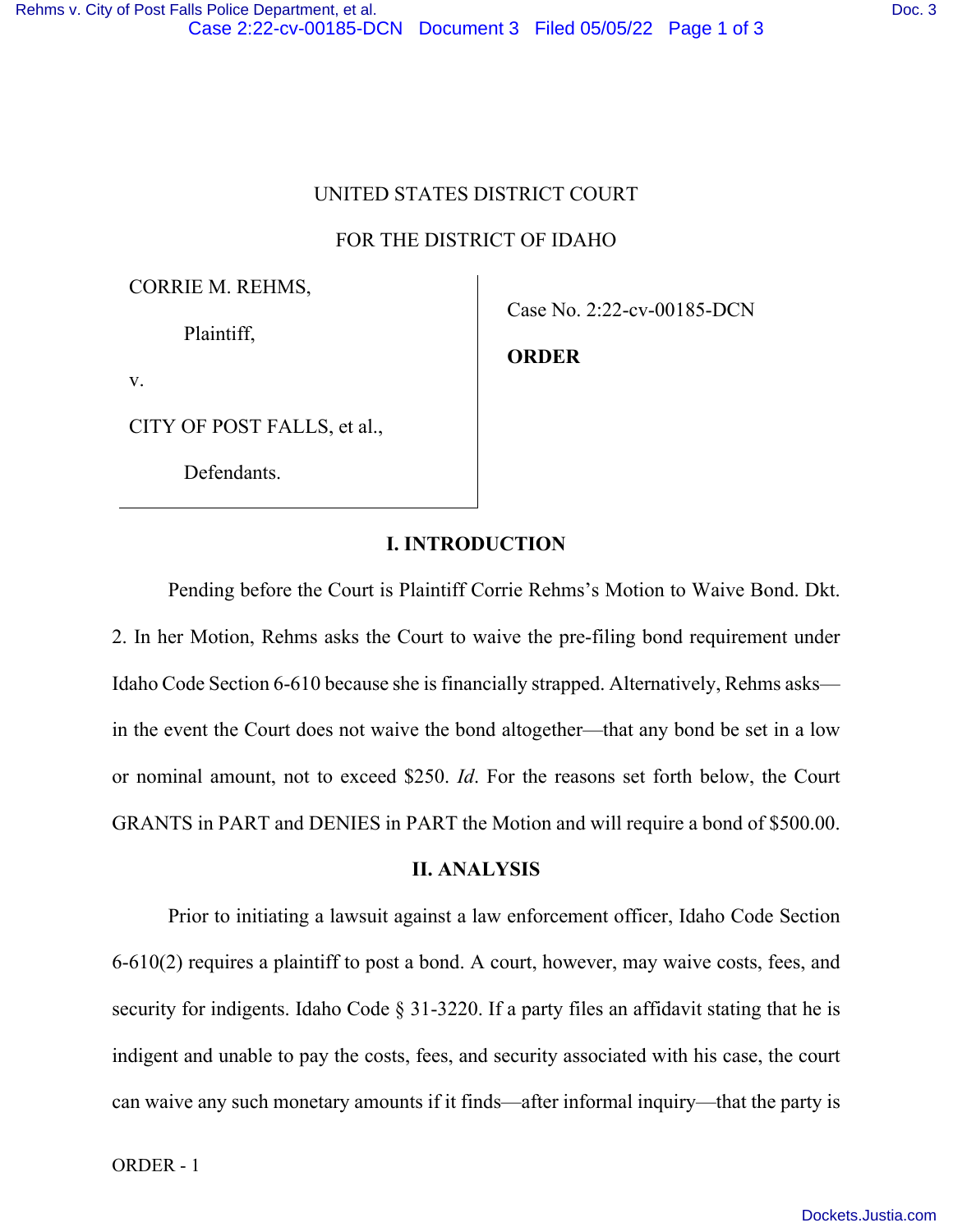## Case 2:22-cv-00185-DCN Document 3 Filed 05/05/22 Page 2 of 3

indigent. *Id*. This statute applies to bonds required under Idaho Code Section 6-610. *Tayson v. Bannock County*, 2012 WL 397734 (D. Idaho 2012).

Rehms has filed an affidavit in conjunction with the filing of the present motion, but it is somewhat difficult to parse through. Dkt. 2-2. For example, Rehms lists her average income over the last 12 months as \$3,000 per month, but estimates her income moving forward will only be \$1,500 per month. *Id*. at 1. In the section requesting a list of prior employment, Rehms wrote "see attached" but there is no attachment. Dkt. 2-2, at 2. In the section about spousal employment, Rehms wrote "NA. I had to support him always. Him trying to murder me was icing on the cake. Ask Henry." *Id.* Finally, Rehms listed her home's value at just \$448.20. *Id*. at 3. In short, there are clearly some errors in the drafting of this affidavit which make it difficult for the Court to reach concrete conclusions about Rehms's financial situation. Counsel for Rehms should have reviewed this document more carefully to ensure it was understandable.

What seems somewhat clear, however, is that Rehms's expenses are greater than her income—\$5,600 per month in expenses to \$3,000 (or \$1,500) in income. *Id*. at 2, 5. This aside, Rehms lists that she has around \$16,000 in her various bank accounts. *Id*. at 2. In sum, while Rehms spends more than she makes, it appears that with some diligence she can afford a small bond. Thus, the Court will not waive the bond requirement altogether, but will set a bond in a nominal amount. *See Raymond v. Sloan*, 2013 WL 6405020, at \*1 (D. Idaho 2013); *Thiemann v. Donahue*, 2014 WL 2948996, at \*1 (D. Idaho 2014).